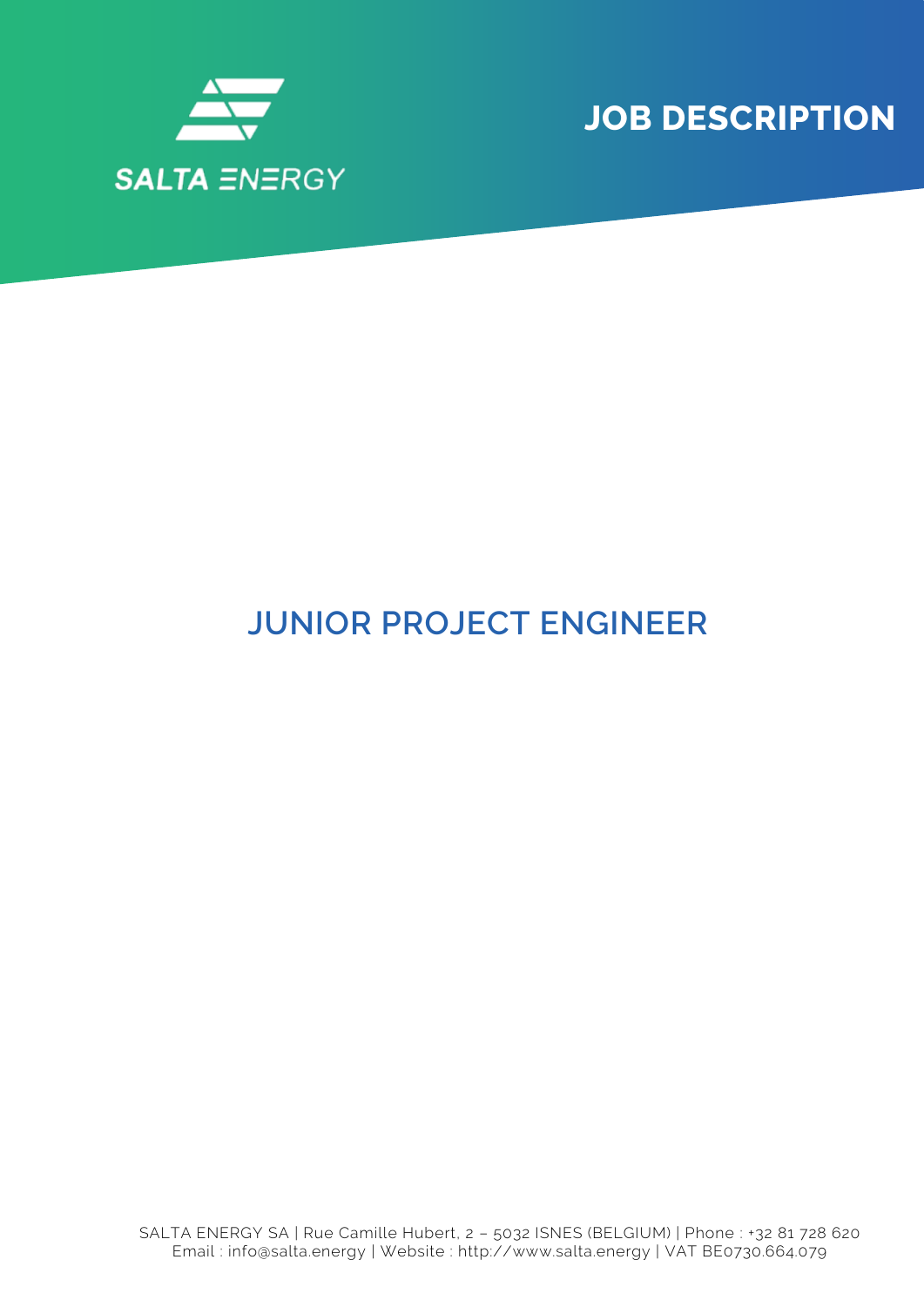

## **1. PRESENTATION**

SALTA ENERGY is Belgian engineering company specialised in the Oil & Gas industry, specialized in EPC projects in the energy sector in Africa.

The philosophy of SALTA ENERGY is based on listening to customer's needs. SALTA ENERGY proposes flexible, innovating & cost-effective solutions, bearing in mind the safety.

The SALTA ENERGY offer varies from advice to global consultancy studies, from technical audit to the optimisation of running plants, from



engineering to global Engineering, Procurement and Commissioning projects. Due to new projects, SALTA ENERGY is looking for a new collaborator as technical and administrative support

## **2. MISSION**

The Mission of new collaborator will consist in :

- o GLOBAL MISSION:
	- Manage and follow small projects.
	- Conduct technical studies
	- Help with drawing up the technical proposal and the quotation
- o MANAGEMENT MISSION
	- Budget and planning monitoring
	- External reporting
	- Manage the tenders, analyse the offers and proceed with orders
	- Manage all the phases of the project (engineering, procurement, shipping, construction and commissioning)
- o TECHNICAL MISSION
	- Basic Engineering (PFD, P&ID, General Layout, Piping Layout, Electrical diagram, Power balance, E&I architecture, etc.)
- o COMMERCIAL MISSION
	- Analyse the tender and request quotation to suppliers
	- Build the budget and write the technical offer